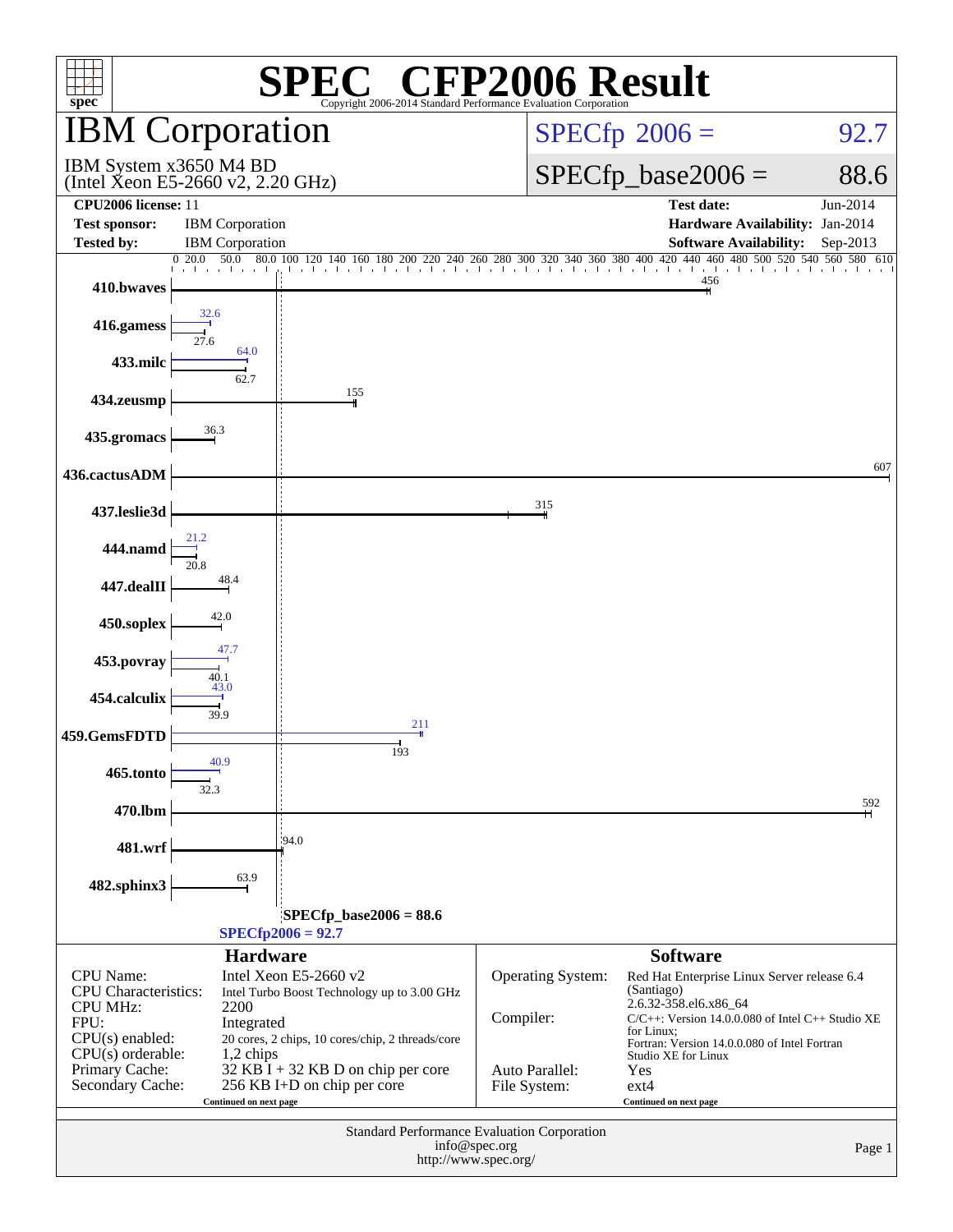

### IBM Corporation

#### IBM System x3650 M4 BD

(Intel Xeon E5-2660 v2, 2.20 GHz)

### $SPECfp2006 = 92.7$  $SPECfp2006 = 92.7$

### $SPECfp\_base2006 = 88.6$

**[CPU2006 license:](http://www.spec.org/auto/cpu2006/Docs/result-fields.html#CPU2006license)** 11 **[Test date:](http://www.spec.org/auto/cpu2006/Docs/result-fields.html#Testdate)** Jun-2014 **[Test sponsor:](http://www.spec.org/auto/cpu2006/Docs/result-fields.html#Testsponsor)** IBM Corporation **[Hardware Availability:](http://www.spec.org/auto/cpu2006/Docs/result-fields.html#HardwareAvailability)** Jan-2014 **[Tested by:](http://www.spec.org/auto/cpu2006/Docs/result-fields.html#Testedby)** IBM Corporation **[Software Availability:](http://www.spec.org/auto/cpu2006/Docs/result-fields.html#SoftwareAvailability)** Sep-2013 [L3 Cache:](http://www.spec.org/auto/cpu2006/Docs/result-fields.html#L3Cache) 25 MB I+D on chip per chip<br>Other Cache: None [Other Cache:](http://www.spec.org/auto/cpu2006/Docs/result-fields.html#OtherCache) [Memory:](http://www.spec.org/auto/cpu2006/Docs/result-fields.html#Memory) 256 GB (16 x 16 GB 2Rx4 PC3-14900R-13, ECC) [Disk Subsystem:](http://www.spec.org/auto/cpu2006/Docs/result-fields.html#DiskSubsystem) 1 x 500 GB SATA, 7200 RPM [Other Hardware:](http://www.spec.org/auto/cpu2006/Docs/result-fields.html#OtherHardware) None [System State:](http://www.spec.org/auto/cpu2006/Docs/result-fields.html#SystemState) Run level 3 (multi-user)<br>Base Pointers: 64-bit [Base Pointers:](http://www.spec.org/auto/cpu2006/Docs/result-fields.html#BasePointers) 64-bit<br>Peak Pointers: 32/64-bit [Peak Pointers:](http://www.spec.org/auto/cpu2006/Docs/result-fields.html#PeakPointers) [Other Software:](http://www.spec.org/auto/cpu2006/Docs/result-fields.html#OtherSoftware) None

| <b>Results Table</b> |                                                                                                          |       |                |       |                |       |                |              |                |              |                |              |
|----------------------|----------------------------------------------------------------------------------------------------------|-------|----------------|-------|----------------|-------|----------------|--------------|----------------|--------------|----------------|--------------|
|                      | <b>Base</b>                                                                                              |       |                |       |                |       | <b>Peak</b>    |              |                |              |                |              |
| <b>Benchmark</b>     | <b>Seconds</b>                                                                                           | Ratio | <b>Seconds</b> | Ratio | <b>Seconds</b> | Ratio | <b>Seconds</b> | <b>Ratio</b> | <b>Seconds</b> | <b>Ratio</b> | <b>Seconds</b> | <b>Ratio</b> |
| 410.bwayes           | 30.0                                                                                                     | 453   | 29.8           | 456   | 29.8           | 456   | 30.0           | 453          | 29.8           | 456          | 29.8           | 456          |
| 416.gamess           | 712                                                                                                      | 27.5  | 705            | 27.8  | 709            | 27.6  | 602            | 32.5         | 601            | 32.6         | 596            | 32.8         |
| $433$ .milc          | 148                                                                                                      | 62.2  | 147            | 62.7  | 146            | 62.9  | 143            | 64.3         | 144            | 63.8         | <u>143</u>     | 64.0         |
| 434.zeusmp           | 59.2                                                                                                     | 154   | 58.6           | 155   | 58.4           | 156   | 59.2           | 154          | 58.6           | 155          | 58.4           | 156          |
| $435$ .gromacs       | 197                                                                                                      | 36.3  | 197            | 36.3  | 197            | 36.3  | 197            | 36.3         | 197            | 36.3         | 197            | 36.3         |
| 436.cactusADM        | 19.7                                                                                                     | 607   | 19.7           | 607   | 19.7           | 607   | 19.7           | 607          | 19.7           | 607          | 19.7           | 607          |
| 437.leslie3d         | 33.0                                                                                                     | 285   | 29.6           | 317   | 29.8           | 315   | 33.0           | 285          | 29.6           | 317          | 29.8           | 315          |
| 444.namd             | 386                                                                                                      | 20.8  | 386            | 20.8  | 386            | 20.8  | 378            | 21.2         | 378            | 21.2         | 378            | 21.2         |
| 447.dealII           | 237                                                                                                      | 48.3  | 237            | 48.4  | 237            | 48.4  | 237            | 48.3         | 237            | 48.4         | 237            | 48.4         |
| $450$ .soplex        | 199                                                                                                      | 41.9  | 199            | 42.0  | 198            | 42.1  | 199            | 41.9         | 199            | 42.0         | 198            | 42.1         |
| $453$ .povray        | 132                                                                                                      | 40.2  | 133            | 40.1  | 133            | 40.0  | 112            | 47.7         | 111            | 47.8         | 111            | 47.7         |
| $ 454$ .calculix     | 207                                                                                                      | 39.9  | 204            | 40.4  | 207            | 39.8  | 191            | 43.1         | 192            | 43.0         | 192            | 42.9         |
| 459.GemsFDTD         | 55.1                                                                                                     | 193   | 54.9           | 193   | 54.9           | 193   | 49.9           | 212          | 50.3           | 211          | 50.5           | 210          |
| 465.tonto            | 306                                                                                                      | 32.2  | 304            | 32.3  | 305            | 32.3  | 240            | 40.9         | 240            | 40.9         | 241            | 40.9         |
| 470.1bm              | 23.2                                                                                                     | 592   | 23.2           | 592   | 23.4           | 587   | 23.2           | 592          | 23.2           | 592          | 23.4           | 587          |
| $ 481$ .wrf          | 119                                                                                                      | 94.0  | 120            | 93.0  | 119            | 94.0  | 119            | 94.0         | 120            | 93.0         | 119            | 94.0         |
| $482$ .sphinx $3$    | 305                                                                                                      | 64.0  | 308            | 63.3  | 305            | 63.9  | 305            | 64.0         | 308            | 63.3         | 305            | 63.9         |
|                      | Results appear in the order in which they were run. Bold underlined text indicates a median measurement. |       |                |       |                |       |                |              |                |              |                |              |

#### **[Operating System Notes](http://www.spec.org/auto/cpu2006/Docs/result-fields.html#OperatingSystemNotes)**

 Stack size set to unlimited using "ulimit -s unlimited" Zone reclaim mode enabled with: echo 1 > /proc/sys/vm/zone\_reclaim\_mode Intel Idle Driver disabled with the following Linux kernel parameter in /etc/grub.conf: intel\_idle.max\_cstate=0

### **[Platform Notes](http://www.spec.org/auto/cpu2006/Docs/result-fields.html#PlatformNotes)**

 BIOS setting: Operating Mode set to Maximum Performance Sysinfo program /home/SPECcpu-20140116-ic14.0/config/sysinfo.rev6818 \$Rev: 6818 \$ \$Date:: 2012-07-17 #\$ e86d102572650a6e4d596a3cee98f191 running on x3650M4BD Tue Jun 24 08:02:19 2014

Continued on next page

Standard Performance Evaluation Corporation [info@spec.org](mailto:info@spec.org) <http://www.spec.org/>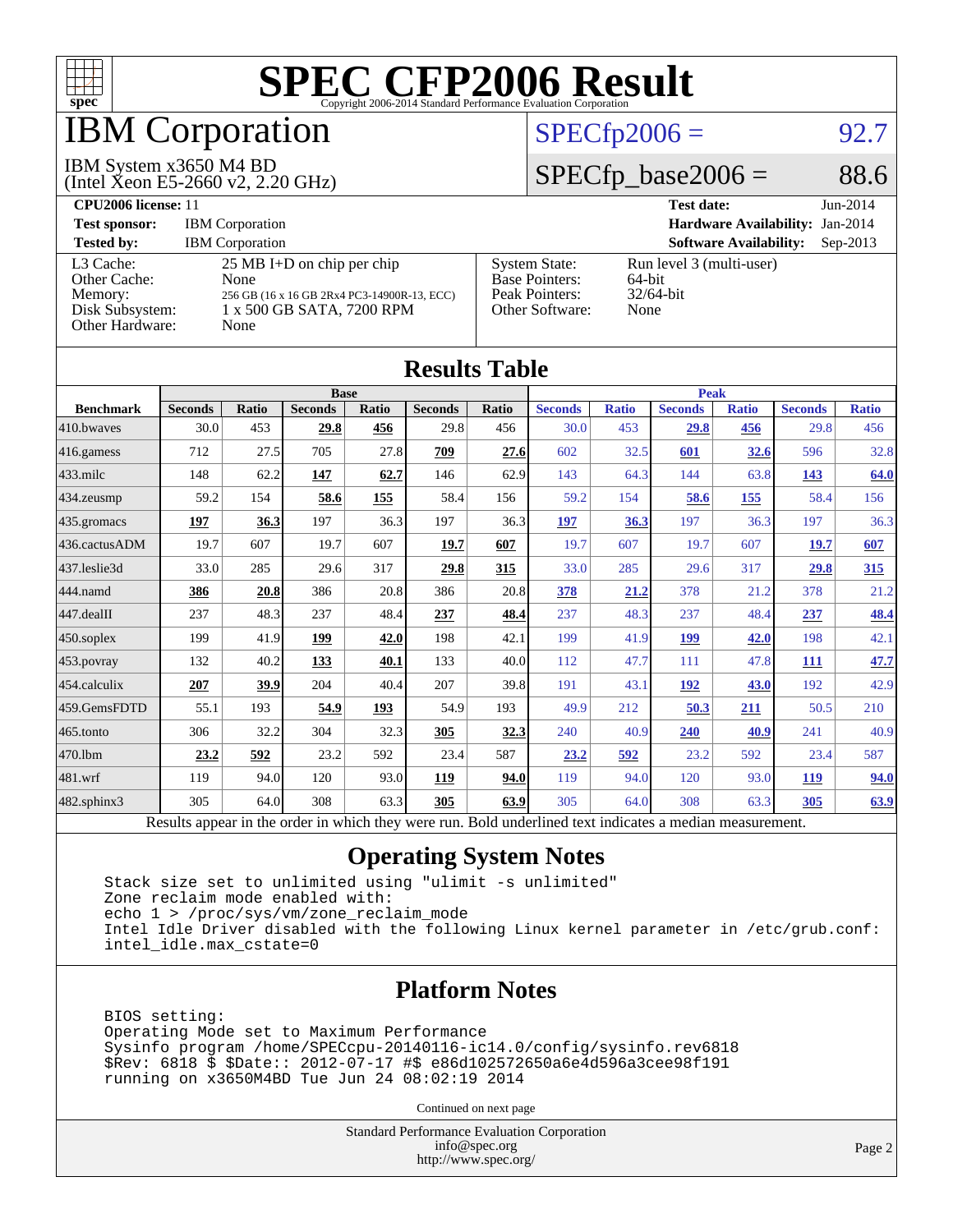

IBM Corporation

 $SPECfp2006 = 92.7$  $SPECfp2006 = 92.7$ 

(Intel Xeon E5-2660 v2, 2.20 GHz) IBM System x3650 M4 BD

 $SPECTp\_base2006 = 88.6$ 

**[CPU2006 license:](http://www.spec.org/auto/cpu2006/Docs/result-fields.html#CPU2006license)** 11 **[Test date:](http://www.spec.org/auto/cpu2006/Docs/result-fields.html#Testdate)** Jun-2014 [Test sponsor:](http://www.spec.org/auto/cpu2006/Docs/result-fields.html#Testsponsor) IBM Corporation **[Hardware Availability:](http://www.spec.org/auto/cpu2006/Docs/result-fields.html#HardwareAvailability)** Jan-2014 **[Tested by:](http://www.spec.org/auto/cpu2006/Docs/result-fields.html#Testedby)** IBM Corporation **[Software Availability:](http://www.spec.org/auto/cpu2006/Docs/result-fields.html#SoftwareAvailability)** Sep-2013

### **[Platform Notes \(Continued\)](http://www.spec.org/auto/cpu2006/Docs/result-fields.html#PlatformNotes)**

| This section contains SUT (System Under Test) info as seen by<br>some common utilities. To remove or add to this section, see:<br>http://www.spec.org/cpu2006/Docs/config.html#sysinfo                                                                                                                                                                                                                                                                       |  |  |  |  |  |
|--------------------------------------------------------------------------------------------------------------------------------------------------------------------------------------------------------------------------------------------------------------------------------------------------------------------------------------------------------------------------------------------------------------------------------------------------------------|--|--|--|--|--|
| From /proc/cpuinfo<br>model name: $Intel(R)$ Xeon $(R)$ CPU E5-2660 v2 @ 2.20GHz<br>2 "physical id"s (chips)<br>40 "processors"<br>cores, siblings (Caution: counting these is hw and system dependent.<br>The<br>following excerpts from /proc/cpuinfo might not be reliable. Use with<br>caution.)<br>cpu cores $: 10$<br>siblings : 20<br>physical 0: cores 0 1 2 3 4 8 9 10 11 12<br>physical 1: cores 0 1 2 3 4 8 9 10 11 12<br>cache size $: 25600$ KB |  |  |  |  |  |
| From /proc/meminfo<br>MemTotal:<br>264611244 kB<br>HugePages_Total:<br>0<br>Hugepagesize: 2048 kB                                                                                                                                                                                                                                                                                                                                                            |  |  |  |  |  |
| /usr/bin/lsb_release -d<br>Red Hat Enterprise Linux Server release 6.4 (Santiago)                                                                                                                                                                                                                                                                                                                                                                            |  |  |  |  |  |
| From /etc/*release* /etc/*version*<br>redhat-release: Red Hat Enterprise Linux Server release 6.4 (Santiago)<br>system-release: Red Hat Enterprise Linux Server release 6.4 (Santiago)<br>system-release-cpe: cpe:/o:redhat:enterprise_linux:6server:ga:server                                                                                                                                                                                               |  |  |  |  |  |
| uname $-a$ :<br>Linux x3650M4BD 2.6.32-358.el6.x86_64 #1 SMP Tue Jan 29 11:47:41 EST 2013<br>x86_64 x86_64 x86_64 GNU/Linux                                                                                                                                                                                                                                                                                                                                  |  |  |  |  |  |
| run-level 3 Jun 18 17:30                                                                                                                                                                                                                                                                                                                                                                                                                                     |  |  |  |  |  |
| SPEC is set to: /home/SPECcpu-20140116-ic14.0<br>Size Used Avail Use% Mounted on<br>Filesystem<br>Type<br>/dev/mapper/vg_x3650m4bd-lv_home<br>404G 67G 317G 18% / home<br>ext4                                                                                                                                                                                                                                                                               |  |  |  |  |  |
| Additional information from dmidecode:<br>BIOS IBM - [YOE103BUS-1.10]- 02/14/2014<br>Memory:<br>16x Samsung M393B2G70QH0-CMA 16 GB 1867 MHz 2 rank                                                                                                                                                                                                                                                                                                           |  |  |  |  |  |
| (End of data from sysinfo program)                                                                                                                                                                                                                                                                                                                                                                                                                           |  |  |  |  |  |
|                                                                                                                                                                                                                                                                                                                                                                                                                                                              |  |  |  |  |  |
| $R_{\text{true}}$ dead $D_{\text{true}}$ fractional $R_{\text{true}}$ (and $C_{\text{true}}$ and $\Delta$                                                                                                                                                                                                                                                                                                                                                    |  |  |  |  |  |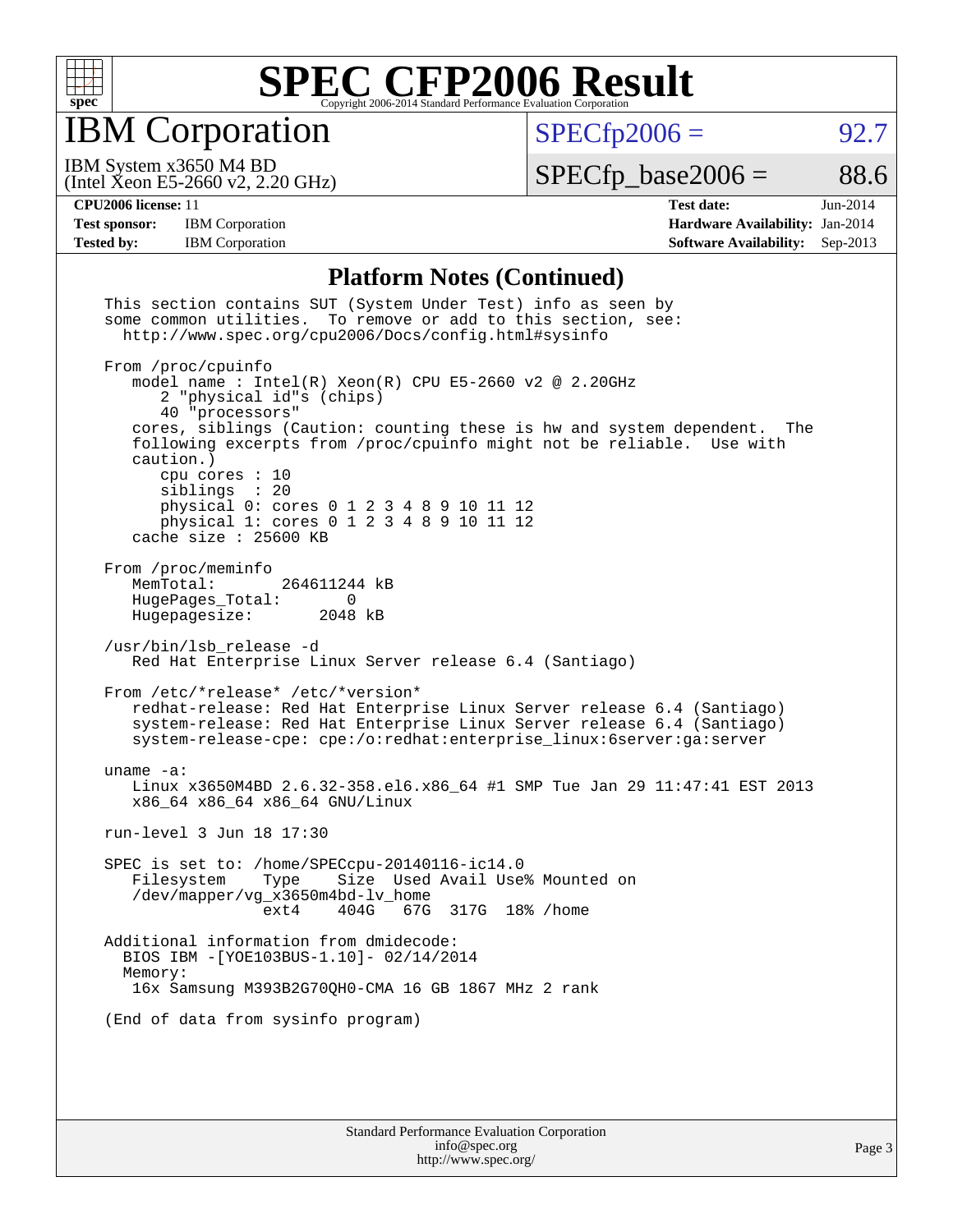

### IBM Corporation

 $SPECTp2006 = 92.7$ 

(Intel Xeon E5-2660 v2, 2.20 GHz) IBM System x3650 M4 BD

 $SPECfp\_base2006 = 88.6$ 

**[Test sponsor:](http://www.spec.org/auto/cpu2006/Docs/result-fields.html#Testsponsor)** IBM Corporation **[Hardware Availability:](http://www.spec.org/auto/cpu2006/Docs/result-fields.html#HardwareAvailability)** Jan-2014

**[CPU2006 license:](http://www.spec.org/auto/cpu2006/Docs/result-fields.html#CPU2006license)** 11 **[Test date:](http://www.spec.org/auto/cpu2006/Docs/result-fields.html#Testdate)** Jun-2014 **[Tested by:](http://www.spec.org/auto/cpu2006/Docs/result-fields.html#Testedby)** IBM Corporation **[Software Availability:](http://www.spec.org/auto/cpu2006/Docs/result-fields.html#SoftwareAvailability)** Sep-2013

### **[General Notes](http://www.spec.org/auto/cpu2006/Docs/result-fields.html#GeneralNotes)**

Environment variables set by runspec before the start of the run: KMP AFFINITY = "granularity=fine, compact,  $1,0$ " LD\_LIBRARY\_PATH = "/home/SPECcpu-20140116-ic14.0/libs/32:/home/SPECcpu-20140116-ic14.0/libs/64:/home/SPECcpu-20140116-ic14.0/sh" OMP\_NUM\_THREADS = "20"

 Binaries compiled on a system with 1x Core i7-860 CPU + 8GB memory using RedHat EL 6.4 Transparent Huge Pages enabled with: echo always > /sys/kernel/mm/redhat\_transparent\_hugepage/enabled runspec command invoked through numactl i.e.: numactl --interleave=all runspec <etc>

**[Base Compiler Invocation](http://www.spec.org/auto/cpu2006/Docs/result-fields.html#BaseCompilerInvocation)**

[C benchmarks](http://www.spec.org/auto/cpu2006/Docs/result-fields.html#Cbenchmarks):  $\text{icc}$   $-\text{m64}$ 

[C++ benchmarks:](http://www.spec.org/auto/cpu2006/Docs/result-fields.html#CXXbenchmarks) [icpc -m64](http://www.spec.org/cpu2006/results/res2014q3/cpu2006-20140625-30021.flags.html#user_CXXbase_intel_icpc_64bit_bedb90c1146cab66620883ef4f41a67e)

[Fortran benchmarks](http://www.spec.org/auto/cpu2006/Docs/result-fields.html#Fortranbenchmarks): [ifort -m64](http://www.spec.org/cpu2006/results/res2014q3/cpu2006-20140625-30021.flags.html#user_FCbase_intel_ifort_64bit_ee9d0fb25645d0210d97eb0527dcc06e)

[Benchmarks using both Fortran and C](http://www.spec.org/auto/cpu2006/Docs/result-fields.html#BenchmarksusingbothFortranandC): [icc -m64](http://www.spec.org/cpu2006/results/res2014q3/cpu2006-20140625-30021.flags.html#user_CC_FCbase_intel_icc_64bit_0b7121f5ab7cfabee23d88897260401c) [ifort -m64](http://www.spec.org/cpu2006/results/res2014q3/cpu2006-20140625-30021.flags.html#user_CC_FCbase_intel_ifort_64bit_ee9d0fb25645d0210d97eb0527dcc06e)

### **[Base Portability Flags](http://www.spec.org/auto/cpu2006/Docs/result-fields.html#BasePortabilityFlags)**

| 410.bwaves: -DSPEC CPU LP64                 |                                                                |
|---------------------------------------------|----------------------------------------------------------------|
| 416.gamess: -DSPEC CPU LP64                 |                                                                |
| 433.milc: -DSPEC CPU LP64                   |                                                                |
| 434.zeusmp: - DSPEC_CPU_LP64                |                                                                |
| 435.gromacs: -DSPEC_CPU_LP64 -nofor_main    |                                                                |
| 436.cactusADM: -DSPEC CPU LP64 -nofor main  |                                                                |
| 437.leslie3d: -DSPEC CPU LP64               |                                                                |
| 444.namd: -DSPEC CPU LP64                   |                                                                |
| 447.dealII: -DSPEC CPU LP64                 |                                                                |
| 450.soplex: -DSPEC_CPU_LP64                 |                                                                |
| 453.povray: -DSPEC_CPU_LP64                 |                                                                |
| 454.calculix: - DSPEC CPU LP64 - nofor main |                                                                |
| 459.GemsFDTD: -DSPEC CPU LP64               |                                                                |
| 465.tonto: -DSPEC CPU LP64                  |                                                                |
| 470.1bm: - DSPEC CPU LP64                   |                                                                |
|                                             | 481.wrf: -DSPEC_CPU_LP64 -DSPEC_CPU_CASE_FLAG -DSPEC_CPU_LINUX |
| 482.sphinx3: -DSPEC_CPU_LP64                |                                                                |
|                                             |                                                                |

| <b>Standard Performance Evaluation Corporation</b> |
|----------------------------------------------------|
| info@spec.org                                      |
| http://www.spec.org/                               |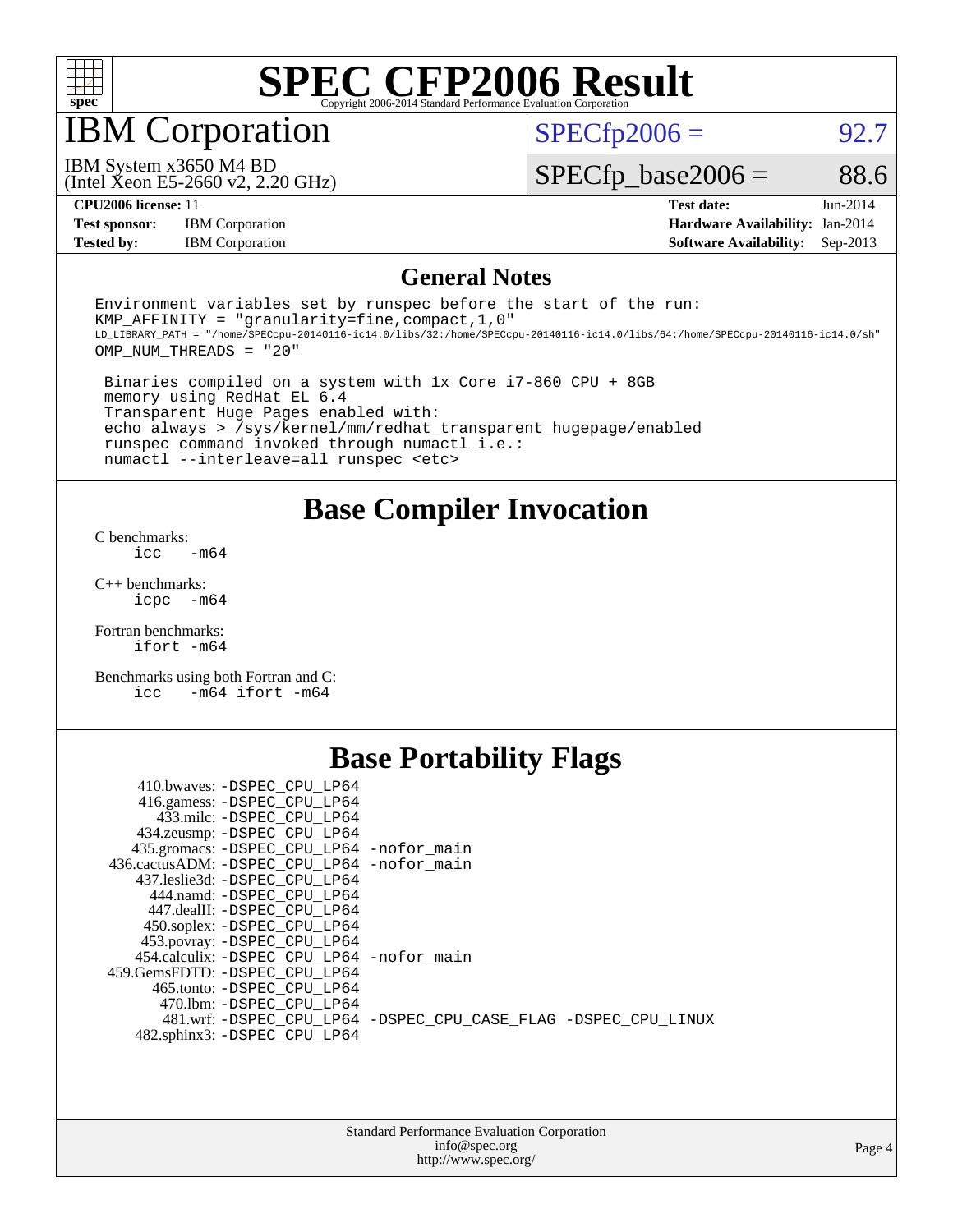

### IBM Corporation

 $SPECfp2006 = 92.7$  $SPECfp2006 = 92.7$ 

(Intel Xeon E5-2660 v2, 2.20 GHz) IBM System x3650 M4 BD

 $SPECTp\_base2006 = 88.6$ 

**[Test sponsor:](http://www.spec.org/auto/cpu2006/Docs/result-fields.html#Testsponsor)** IBM Corporation **[Hardware Availability:](http://www.spec.org/auto/cpu2006/Docs/result-fields.html#HardwareAvailability)** Jan-2014 **[Tested by:](http://www.spec.org/auto/cpu2006/Docs/result-fields.html#Testedby)** IBM Corporation **[Software Availability:](http://www.spec.org/auto/cpu2006/Docs/result-fields.html#SoftwareAvailability)** Sep-2013

**[CPU2006 license:](http://www.spec.org/auto/cpu2006/Docs/result-fields.html#CPU2006license)** 11 **[Test date:](http://www.spec.org/auto/cpu2006/Docs/result-fields.html#Testdate)** Jun-2014

### **[Base Optimization Flags](http://www.spec.org/auto/cpu2006/Docs/result-fields.html#BaseOptimizationFlags)**

[C benchmarks](http://www.spec.org/auto/cpu2006/Docs/result-fields.html#Cbenchmarks): [-xAVX](http://www.spec.org/cpu2006/results/res2014q3/cpu2006-20140625-30021.flags.html#user_CCbase_f-xAVX) [-ipo](http://www.spec.org/cpu2006/results/res2014q3/cpu2006-20140625-30021.flags.html#user_CCbase_f-ipo) [-O3](http://www.spec.org/cpu2006/results/res2014q3/cpu2006-20140625-30021.flags.html#user_CCbase_f-O3) [-no-prec-div](http://www.spec.org/cpu2006/results/res2014q3/cpu2006-20140625-30021.flags.html#user_CCbase_f-no-prec-div) [-parallel](http://www.spec.org/cpu2006/results/res2014q3/cpu2006-20140625-30021.flags.html#user_CCbase_f-parallel) [-opt-prefetch](http://www.spec.org/cpu2006/results/res2014q3/cpu2006-20140625-30021.flags.html#user_CCbase_f-opt-prefetch) [-ansi-alias](http://www.spec.org/cpu2006/results/res2014q3/cpu2006-20140625-30021.flags.html#user_CCbase_f-ansi-alias) [C++ benchmarks:](http://www.spec.org/auto/cpu2006/Docs/result-fields.html#CXXbenchmarks)

[-xAVX](http://www.spec.org/cpu2006/results/res2014q3/cpu2006-20140625-30021.flags.html#user_CXXbase_f-xAVX) [-ipo](http://www.spec.org/cpu2006/results/res2014q3/cpu2006-20140625-30021.flags.html#user_CXXbase_f-ipo) [-O3](http://www.spec.org/cpu2006/results/res2014q3/cpu2006-20140625-30021.flags.html#user_CXXbase_f-O3) [-no-prec-div](http://www.spec.org/cpu2006/results/res2014q3/cpu2006-20140625-30021.flags.html#user_CXXbase_f-no-prec-div) [-opt-prefetch](http://www.spec.org/cpu2006/results/res2014q3/cpu2006-20140625-30021.flags.html#user_CXXbase_f-opt-prefetch) [-ansi-alias](http://www.spec.org/cpu2006/results/res2014q3/cpu2006-20140625-30021.flags.html#user_CXXbase_f-ansi-alias)

[Fortran benchmarks](http://www.spec.org/auto/cpu2006/Docs/result-fields.html#Fortranbenchmarks): [-xAVX](http://www.spec.org/cpu2006/results/res2014q3/cpu2006-20140625-30021.flags.html#user_FCbase_f-xAVX) [-ipo](http://www.spec.org/cpu2006/results/res2014q3/cpu2006-20140625-30021.flags.html#user_FCbase_f-ipo) [-O3](http://www.spec.org/cpu2006/results/res2014q3/cpu2006-20140625-30021.flags.html#user_FCbase_f-O3) [-no-prec-div](http://www.spec.org/cpu2006/results/res2014q3/cpu2006-20140625-30021.flags.html#user_FCbase_f-no-prec-div) [-parallel](http://www.spec.org/cpu2006/results/res2014q3/cpu2006-20140625-30021.flags.html#user_FCbase_f-parallel) [-opt-prefetch](http://www.spec.org/cpu2006/results/res2014q3/cpu2006-20140625-30021.flags.html#user_FCbase_f-opt-prefetch)

[Benchmarks using both Fortran and C](http://www.spec.org/auto/cpu2006/Docs/result-fields.html#BenchmarksusingbothFortranandC): [-xAVX](http://www.spec.org/cpu2006/results/res2014q3/cpu2006-20140625-30021.flags.html#user_CC_FCbase_f-xAVX) [-ipo](http://www.spec.org/cpu2006/results/res2014q3/cpu2006-20140625-30021.flags.html#user_CC_FCbase_f-ipo) [-O3](http://www.spec.org/cpu2006/results/res2014q3/cpu2006-20140625-30021.flags.html#user_CC_FCbase_f-O3) [-no-prec-div](http://www.spec.org/cpu2006/results/res2014q3/cpu2006-20140625-30021.flags.html#user_CC_FCbase_f-no-prec-div) [-parallel](http://www.spec.org/cpu2006/results/res2014q3/cpu2006-20140625-30021.flags.html#user_CC_FCbase_f-parallel) [-opt-prefetch](http://www.spec.org/cpu2006/results/res2014q3/cpu2006-20140625-30021.flags.html#user_CC_FCbase_f-opt-prefetch) [-ansi-alias](http://www.spec.org/cpu2006/results/res2014q3/cpu2006-20140625-30021.flags.html#user_CC_FCbase_f-ansi-alias)

### **[Peak Compiler Invocation](http://www.spec.org/auto/cpu2006/Docs/result-fields.html#PeakCompilerInvocation)**

[C benchmarks](http://www.spec.org/auto/cpu2006/Docs/result-fields.html#Cbenchmarks):  $\text{icc}$  -m64

[C++ benchmarks:](http://www.spec.org/auto/cpu2006/Docs/result-fields.html#CXXbenchmarks) [icpc -m64](http://www.spec.org/cpu2006/results/res2014q3/cpu2006-20140625-30021.flags.html#user_CXXpeak_intel_icpc_64bit_bedb90c1146cab66620883ef4f41a67e)

[Fortran benchmarks](http://www.spec.org/auto/cpu2006/Docs/result-fields.html#Fortranbenchmarks): [ifort -m64](http://www.spec.org/cpu2006/results/res2014q3/cpu2006-20140625-30021.flags.html#user_FCpeak_intel_ifort_64bit_ee9d0fb25645d0210d97eb0527dcc06e)

[Benchmarks using both Fortran and C](http://www.spec.org/auto/cpu2006/Docs/result-fields.html#BenchmarksusingbothFortranandC): [icc -m64](http://www.spec.org/cpu2006/results/res2014q3/cpu2006-20140625-30021.flags.html#user_CC_FCpeak_intel_icc_64bit_0b7121f5ab7cfabee23d88897260401c) [ifort -m64](http://www.spec.org/cpu2006/results/res2014q3/cpu2006-20140625-30021.flags.html#user_CC_FCpeak_intel_ifort_64bit_ee9d0fb25645d0210d97eb0527dcc06e)

### **[Peak Portability Flags](http://www.spec.org/auto/cpu2006/Docs/result-fields.html#PeakPortabilityFlags)**

Same as Base Portability Flags

### **[Peak Optimization Flags](http://www.spec.org/auto/cpu2006/Docs/result-fields.html#PeakOptimizationFlags)**

[C benchmarks](http://www.spec.org/auto/cpu2006/Docs/result-fields.html#Cbenchmarks):

 433.milc: [-xAVX](http://www.spec.org/cpu2006/results/res2014q3/cpu2006-20140625-30021.flags.html#user_peakPASS2_CFLAGSPASS2_LDFLAGS433_milc_f-xAVX)(pass 2) [-prof-gen](http://www.spec.org/cpu2006/results/res2014q3/cpu2006-20140625-30021.flags.html#user_peakPASS1_CFLAGSPASS1_LDFLAGS433_milc_prof_gen_e43856698f6ca7b7e442dfd80e94a8fc)(pass 1) [-ipo](http://www.spec.org/cpu2006/results/res2014q3/cpu2006-20140625-30021.flags.html#user_peakPASS2_CFLAGSPASS2_LDFLAGS433_milc_f-ipo)(pass 2) [-O3](http://www.spec.org/cpu2006/results/res2014q3/cpu2006-20140625-30021.flags.html#user_peakPASS2_CFLAGSPASS2_LDFLAGS433_milc_f-O3)(pass 2) [-no-prec-div](http://www.spec.org/cpu2006/results/res2014q3/cpu2006-20140625-30021.flags.html#user_peakPASS2_CFLAGSPASS2_LDFLAGS433_milc_f-no-prec-div)(pass 2) [-prof-use](http://www.spec.org/cpu2006/results/res2014q3/cpu2006-20140625-30021.flags.html#user_peakPASS2_CFLAGSPASS2_LDFLAGS433_milc_prof_use_bccf7792157ff70d64e32fe3e1250b55)(pass 2) [-auto-ilp32](http://www.spec.org/cpu2006/results/res2014q3/cpu2006-20140625-30021.flags.html#user_peakCOPTIMIZE433_milc_f-auto-ilp32) [-ansi-alias](http://www.spec.org/cpu2006/results/res2014q3/cpu2006-20140625-30021.flags.html#user_peakCOPTIMIZE433_milc_f-ansi-alias)

 $470$ .lbm: basepeak = yes

482.sphinx3: basepeak = yes

[C++ benchmarks:](http://www.spec.org/auto/cpu2006/Docs/result-fields.html#CXXbenchmarks)

Continued on next page

Standard Performance Evaluation Corporation [info@spec.org](mailto:info@spec.org) <http://www.spec.org/>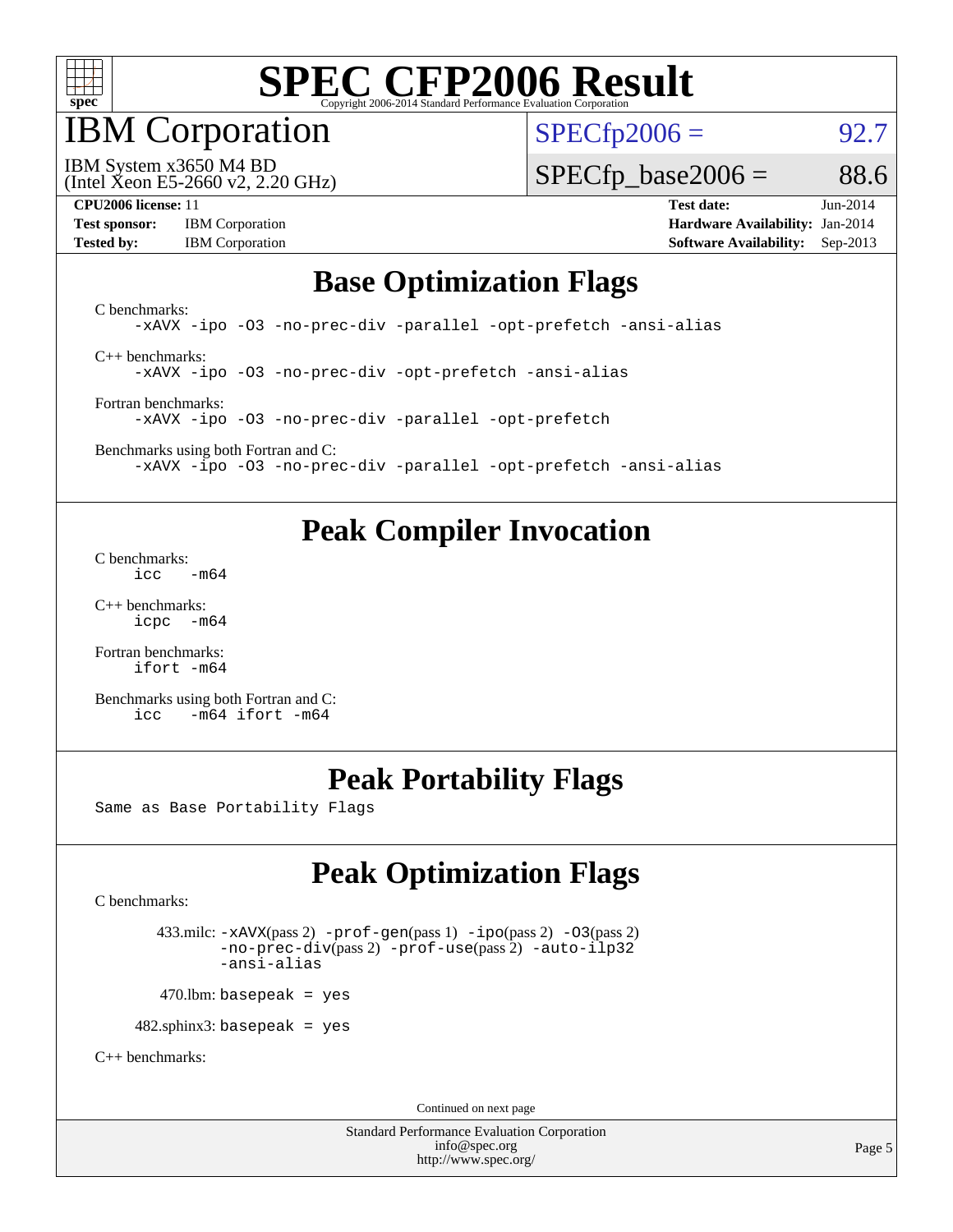

IBM Corporation

 $SPECTp2006 = 92.7$ 

(Intel Xeon E5-2660 v2, 2.20 GHz) IBM System x3650 M4 BD

 $SPECTp\_base2006 = 88.6$ 

**[Test sponsor:](http://www.spec.org/auto/cpu2006/Docs/result-fields.html#Testsponsor)** IBM Corporation **[Hardware Availability:](http://www.spec.org/auto/cpu2006/Docs/result-fields.html#HardwareAvailability)** Jan-2014

**[CPU2006 license:](http://www.spec.org/auto/cpu2006/Docs/result-fields.html#CPU2006license)** 11 **[Test date:](http://www.spec.org/auto/cpu2006/Docs/result-fields.html#Testdate)** Jun-2014 **[Tested by:](http://www.spec.org/auto/cpu2006/Docs/result-fields.html#Testedby)** IBM Corporation **[Software Availability:](http://www.spec.org/auto/cpu2006/Docs/result-fields.html#SoftwareAvailability)** Sep-2013

### **[Peak Optimization Flags \(Continued\)](http://www.spec.org/auto/cpu2006/Docs/result-fields.html#PeakOptimizationFlags)**

```
Standard Performance Evaluation Corporation
                                               info@spec.org
                                             http://www.spec.org/
                                                                                                       Page 6
           444.namd: -xAVX(pass 2) -prof-gen(pass 1) -ipo(pass 2) -O3(pass 2)
                   -no-prec-div(pass 2) -prof-use(pass 2) -fno-alias
                   -auto-ilp32
           447.dealII: basepeak = yes
          450.soplex: basepeak = yes
          453.povray: -xAVX(pass 2) -prof-gen(pass 1) -ipo(pass 2) -O3(pass 2)
                   -no-prec-div(pass 2) -prof-use(pass 2) -unroll4 -ansi-alias
   Fortran benchmarks: 
        410.bwaves: basepeak = yes416.gamess: -xAVX(pass 2) -prof-gen(pass 1) -ipo(pass 2) -O3(pass 2)
                   -no-prec-div(pass 2) -prof-use(pass 2) -unroll2
                   -inline-level=0 -scalar-rep-
         434.zeusmp: basepeak = yes
         437.leslie3d: basepeak = yes
     459.GemsFDTD: -xAVX(pass 2) -prof-gen(pass 1) -ipo(pass 2) -O3(pass 2)
                   -no-prec-div(pass 2) -prof-use(pass 2) -unroll2
                   -inline-level=0 -opt-prefetch -parallel
          465.tonto: -xAVX(pass 2) -prof-gen(pass 1) -po(pass 2) -03(pass 2)
                   -no-prec-div(pass 2) -prof-use(pass 2) -inline-calloc
                   -opt-malloc-options=3 -auto -unroll4
   Benchmarks using both Fortran and C: 
        435.gromacs: basepeak = yes
     436.cactusADM: basepeak = yes
         454.calculix: -xAVX -ipo -O3 -no-prec-div -auto-ilp32 -ansi-alias
            481.wrf: basepeak = yes
                         The flags files that were used to format this result can be browsed at
http://www.spec.org/cpu2006/flags/Intel-ic14.0-official-linux64.20140128.html
http://www.spec.org/cpu2006/flags/IBM-Platform-Flags-V1.2-IVB-B.html
                             You can also download the XML flags sources by saving the following links:
http://www.spec.org/cpu2006/flags/Intel-ic14.0-official-linux64.20140128.xml
http://www.spec.org/cpu2006/flags/IBM-Platform-Flags-V1.2-IVB-B.xml
```